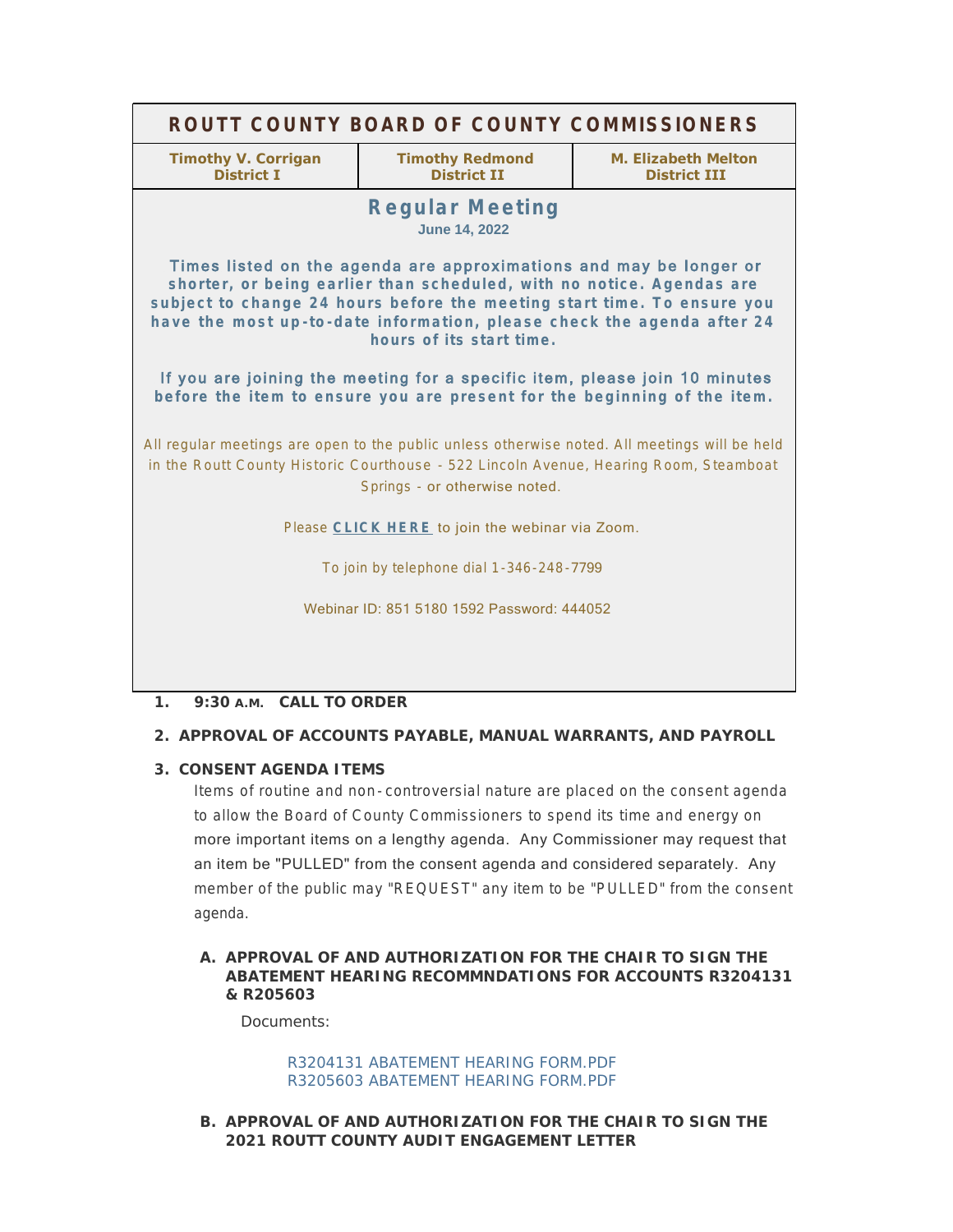Documents:

[ROUTT COUNTY 2021 AUDIT ENGAGEMENT LETTER.PDF](http://www.co.routt.co.us/AgendaCenter/ViewFile/Item/18630?fileID=16722) [20220607084641043.PDF](http://www.co.routt.co.us/AgendaCenter/ViewFile/Item/18630?fileID=16723)

### **APPROVAL OF AND AUTHORIZATION FOR THE CHAIR TO SIGN AN C. AGREEMENT RELEASE**

Documents<sup>:</sup>

[RELEASE OF MEYER DEVELOPMENT AGREEMENT 2.PDF](http://www.co.routt.co.us/AgendaCenter/ViewFile/Item/18689?fileID=16739) [RELEASE OF MEYER DEVELOPMENT AGREEMENT 3.PDF](http://www.co.routt.co.us/AgendaCenter/ViewFile/Item/18689?fileID=16740) [RELEASE OF MEYER DEVELOPMENT AGREEMENT 1.PDF](http://www.co.routt.co.us/AgendaCenter/ViewFile/Item/18689?fileID=16741)

## **RATIFICATION OF THE APPROVAL OF AND AUTHORIZATION FOR THE D. CHAIR TO SIGNATURE ON A LETTER OF SUPPORT FOR THE STEAMBOAT SKI RESORT & CORPORATION'S CDECE GRANT FUNDS APPLICATION**

Documents:

## [SSRC LETTER OF SUPPORT.PDF](http://www.co.routt.co.us/AgendaCenter/ViewFile/Item/18690?fileID=16742)

## **CONSIDERATION OF ITEMS PULLED FROM THE CONSENT AGENDA 4.**

### **PUBLIC COMMENT 5.**

Public Comment will be heard on any item except quasi-judicial land use items. County Commissioners will take public comment under consideration but will not make any decision or take action at this time.

IF YOU ARE ATTENDING THE MEETING REMOTELY, To make a public comment raise your hand on the Zoom platform if online; if calling in press \*9. Another option is to download the Zoom app that allows you to raise your hand as well. The moderator will then select you when it is your turn. Written public comment can also be submitted to bcc@co.routt.co.us. Please make sure to indicate in the subject line of your email that it is public comment and reference the agenda item to which it relates. Public comments will be entered into the record.

#### **PLANNING 6. 9:35 A.M.**

Kristy Winser, Director

#### **PEDERSEN ZONE CHANGE; PL20220019 A.**

Consideration of the Pedersen Zone Change from Agriculture/Forestry to Medium Density Residential.

Documents:

[BCC COMM FORM 6.14.22.PDF](http://www.co.routt.co.us/AgendaCenter/ViewFile/Item/18682?fileID=16720) [STAFF REPORT COVER 6.2.22.PDF](http://www.co.routt.co.us/AgendaCenter/ViewFile/Item/18682?fileID=16721)

**COLORADO MOUNTAIN COLLEGE 7. 10:00 A.M.** Randall Rudasics, Yampa Valley Entrepreneurship Center

# **SPONSORSHIP FOR 2022 BUSINESS PLAN COMPETITION A.** Consideration to approve financial support for Colorado Mountain College's 2022 Business Plan Competition.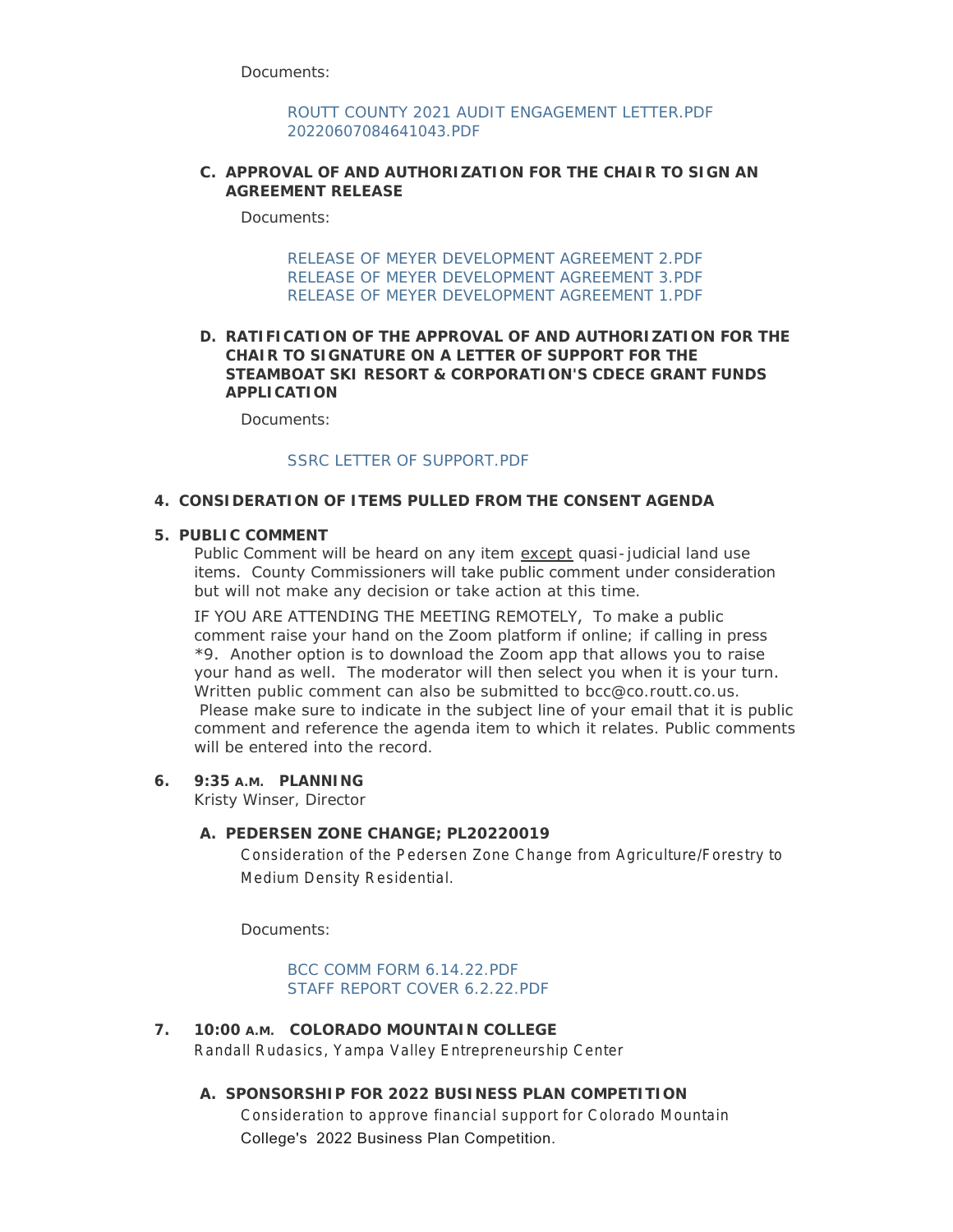Documents:

[2022 BUSINESS PLAN COUNTY REQUEST.PDF](http://www.co.routt.co.us/AgendaCenter/ViewFile/Item/18703?fileID=16743) [YAMPA VALLEY SCORE BUSINESS PLAN COMPETITION 2022.PDF](http://www.co.routt.co.us/AgendaCenter/ViewFile/Item/18703?fileID=16744) [SCORE BUSINESS PLAN COMPETITION RULES 2022.PDF](http://www.co.routt.co.us/AgendaCenter/ViewFile/Item/18703?fileID=16745)

**HUMAN SERVICES 8. 10:15 A.M.**

Kelly Kissling, Director

# **ROUTT COUNTY'S COLLABORATIVE MANAGEMENT PROGRAM'S A. ANNUAL MOU 22-23**

Each year, Routt County submits a new Memorandum of Understanding to outline the goals, programs to be supported, and ensure funding is received to continue the Collaborative Management Program (CMP) in Routt County. CMP works to prevent and lessen the load of Child Welfare, empower schools and other service providers to provide resources to families, and create more effective services for families.

Please reach out to Liz Kuker (970.819.1791 ekuker@co.routt.co.us) with questions, comments, and/or concerns. This has also been submitted for electronic signature through DocuSign to B. Melton.

Thank you for your continued partnership.

Documents:

# [PLEASE\\_DOCUSIGN\\_22-23\\_ROUTT\\_COUNTY\\_MOU\\_527PD.PDF](http://www.co.routt.co.us/AgendaCenter/ViewFile/Item/18706?fileID=16746)

# **FACILITIES 9. 10:25 A.M.** Joe Stepan, Maintenance Operations Manager

# **EMERGENCY DETENTION CENTER REPAIRS AND FM DIV MANAGER A. DELEGATION OF AUTHORITY**

Consideration to approve emergency repair project at Detention Center with spending limit of \$100,000. Grant FM Division Manager authority for spending under \$20,000 per Routt County Purchasing Manual.

Documents:

### [JAIL REPAIR BCC COMMUNICATION FORM.PDF](http://www.co.routt.co.us/AgendaCenter/ViewFile/Item/18681?fileID=16734) [JAIL REPAIRS COST ESTIMATE 2022.PDF](http://www.co.routt.co.us/AgendaCenter/ViewFile/Item/18681?fileID=16718)

10. 10:40 A.M. ROUTT COUNTY SHERIFF'S OFFICE Garrett Wiggins, Sheriff

#### **RCSO SOLE SOURCE IA PRO/BLUE TEAM PURCHASE REQUEST A.**

Consideration for the Routt County Board of County Commissioners to approve the sole source purchase, and authorize the County Manager to electronically sign the Purchase Order to IA Pro in the amount not to exceed of \$15,600.00 for the purchase of IA Pro and Blue Team software